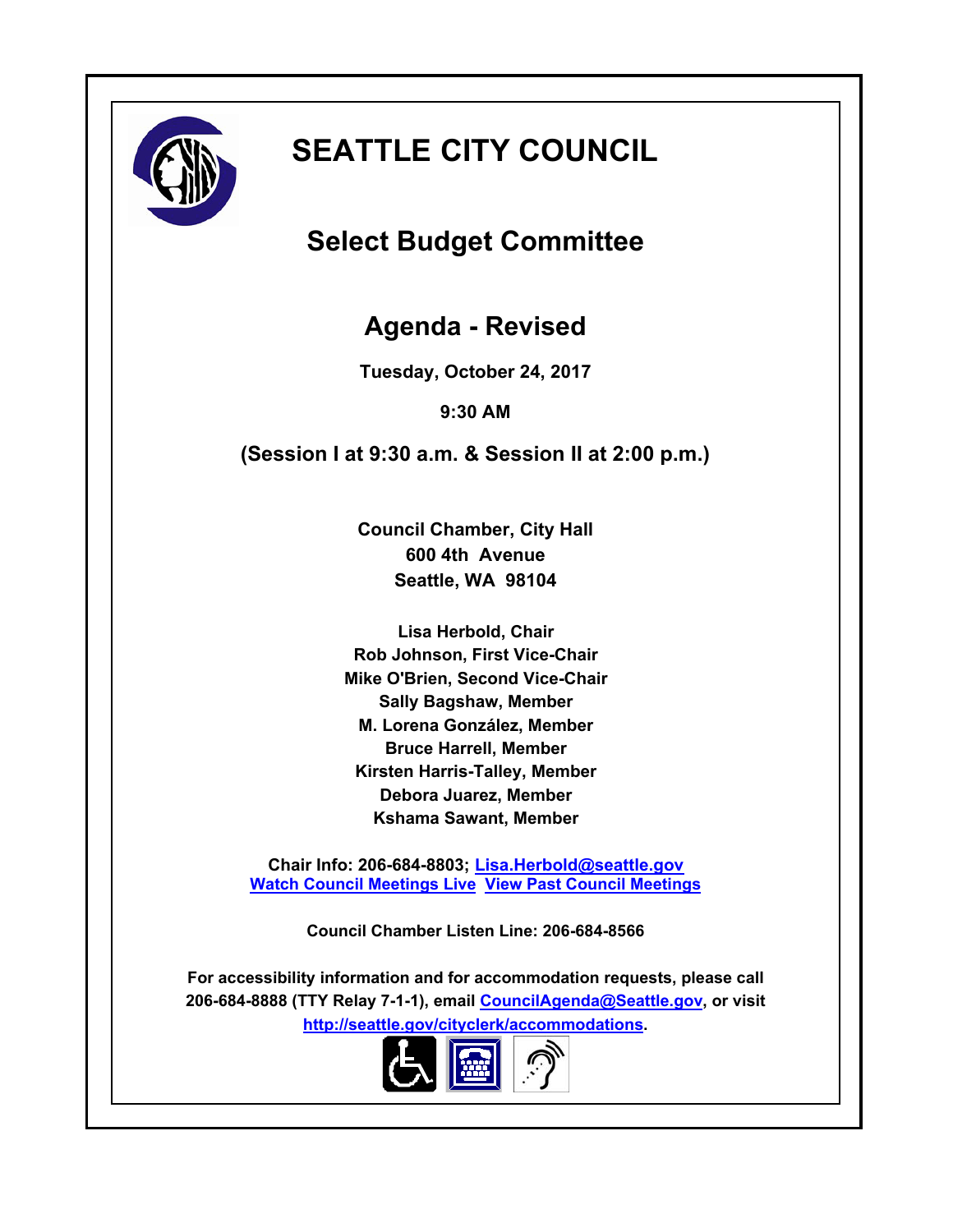# **SEATTLE CITY COUNCIL Select Budget Committee Agenda - Revised October 24, 2017 - 9:30 AM (Session I at 9:30 a.m. & Session II at 2:00 p.m.)**

## **Meeting Location:**

Council Chamber, City Hall, 600 4th Avenue, Seattle, WA 98104

## **Committee Website:**

http://www.seattle.gov/council/committees/budget

This meeting also constitutes a meeting of the Full Council, provided that the meeting shall be conducted as a committee meeting under the Council Rules and Procedures, and Council action shall be limited to committee business.

*Please Note: Times listed are estimated.*

### **BUDGET ACTION PROPOSALS**

Council Central Staff will discuss Councilmember proposed budget actions to amend the 2018 Proposed Budget presented as Green Sheets (GS) and Statements of Legislative Intent (SLIs).

#### **Session I - 9:30 a.m.**

**A. Call To Order**

#### **B. Chair's Report**

*(5 minutes)*

#### **C. Public Comment (Part I of II)**

Public Comment may be provided at one of the two sessions. Comments may be about any item listed on the meeting agenda. *(10 minutes)*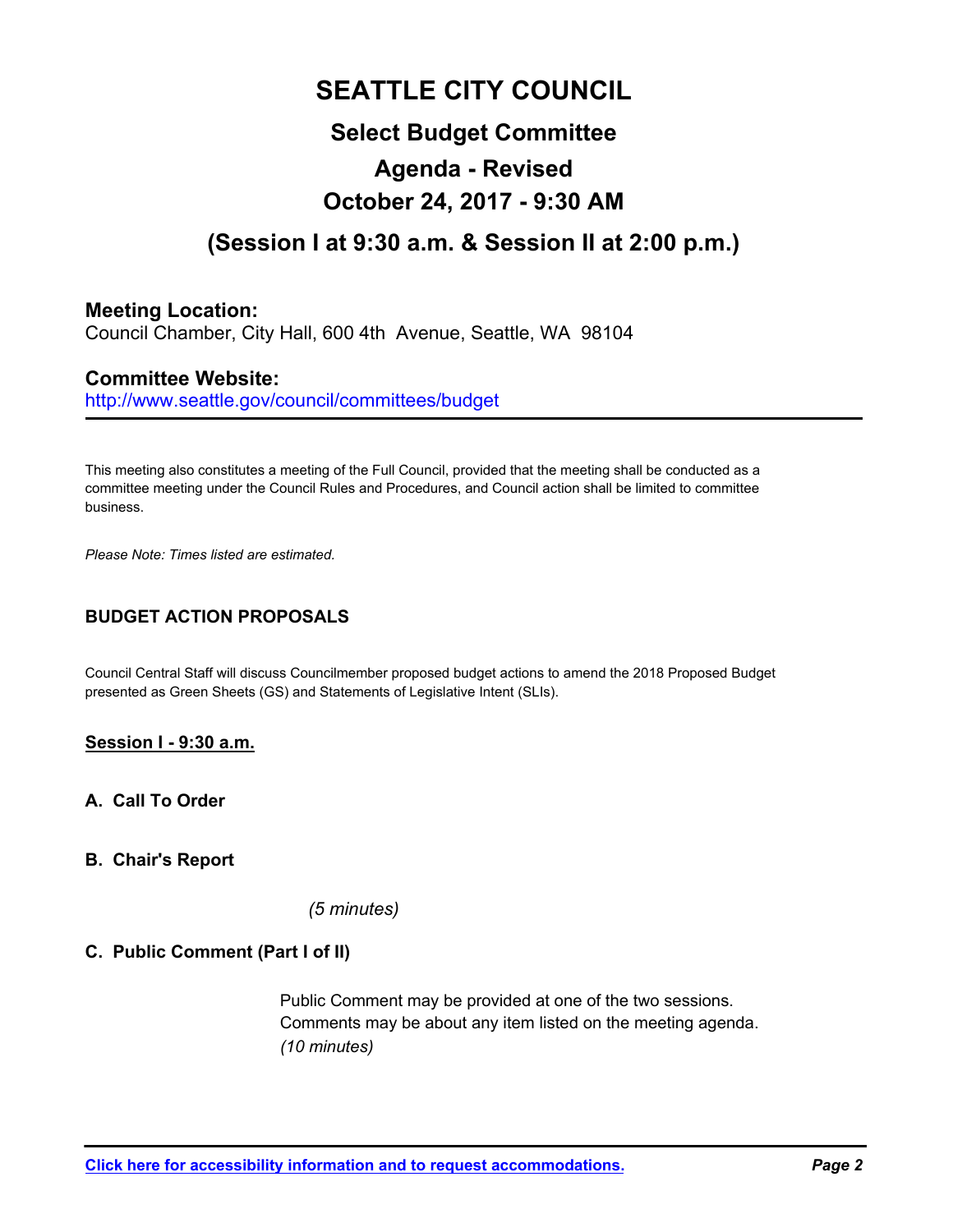#### **D. Items of Business**

#### **I. Seattle Department of Transportation (SDOT)**

**Cut \$3 million for SDOT's Bridge System Enhancements/Remote Bridge Operations** GS [37-1-A-1-2018](http://seattle.legistar.com/gateway.aspx?m=l&id=/matter.aspx?key=6128) **1.**

*Attachments:* [GS 37-1-A-1-2018](http://seattle.legistar.com/gateway.aspx?M=F&ID=4f2ae73c-9593-4785-b092-bde51a8453b7.docx) [Att A - CIP Page Bridge System Enhancement](http://seattle.legistar.com/gateway.aspx?M=F&ID=78a37159-c112-402e-b67b-3553538edb9c.pdf)

**Add \$200,000 to SDOT for Pre-Tax Transit Benefit Program education and outreach** GS [38-1-A-1-2018](http://seattle.legistar.com/gateway.aspx?m=l&id=/matter.aspx?key=6129) **2.**

*Attachments:* [GS 38-1-A-1-2018](http://seattle.legistar.com/gateway.aspx?M=F&ID=d79a450f-7ade-4618-bd39-61e19904d263.docx)

**Add \$200,000 to SDOT for a consultant study on local diversion due to tolling on State Route 99** [39-1-A-1-2018](http://seattle.legistar.com/gateway.aspx?m=l&id=/matter.aspx?key=6130) GS **3.**

*Attachments:* [GS 39-1-A-1-2018](http://seattle.legistar.com/gateway.aspx?M=F&ID=d8dc6312-80a9-40bf-9942-166482b14854.docx)

**Add \$230,000 and 1.0 term-limited Strategic Advisor 1 position in SDOT for the Transportation Equity program** GS [40-1-A-1-2018](http://seattle.legistar.com/gateway.aspx?m=l&id=/matter.aspx?key=6131) **4.**

*Attachments:* [GS 40-1-A-1-2018](http://seattle.legistar.com/gateway.aspx?M=F&ID=4f293c0e-3632-4a6b-8380-0eed76a3ad3a.docx)

**Proviso SDOT spending on the NE 43rd Street Improvements CIP Project** GS [41-1-A-1-2018](http://seattle.legistar.com/gateway.aspx?m=l&id=/matter.aspx?key=6132) **5.**

*Attachments:* [GS 41-1-A-1-2018](http://seattle.legistar.com/gateway.aspx?M=F&ID=0dbc556d-eaec-46fb-8f34-7890702d535f.docx)

GS **Add \$75,000 to SDOT for permanent Play Street installations** [42-1-A-1-2018](http://seattle.legistar.com/gateway.aspx?m=l&id=/matter.aspx?key=6133) **6.**

*Attachments:* [GS 42-1-A-1-2018](http://seattle.legistar.com/gateway.aspx?M=F&ID=22f90529-c35e-4676-b7d5-78af400887fa.docx)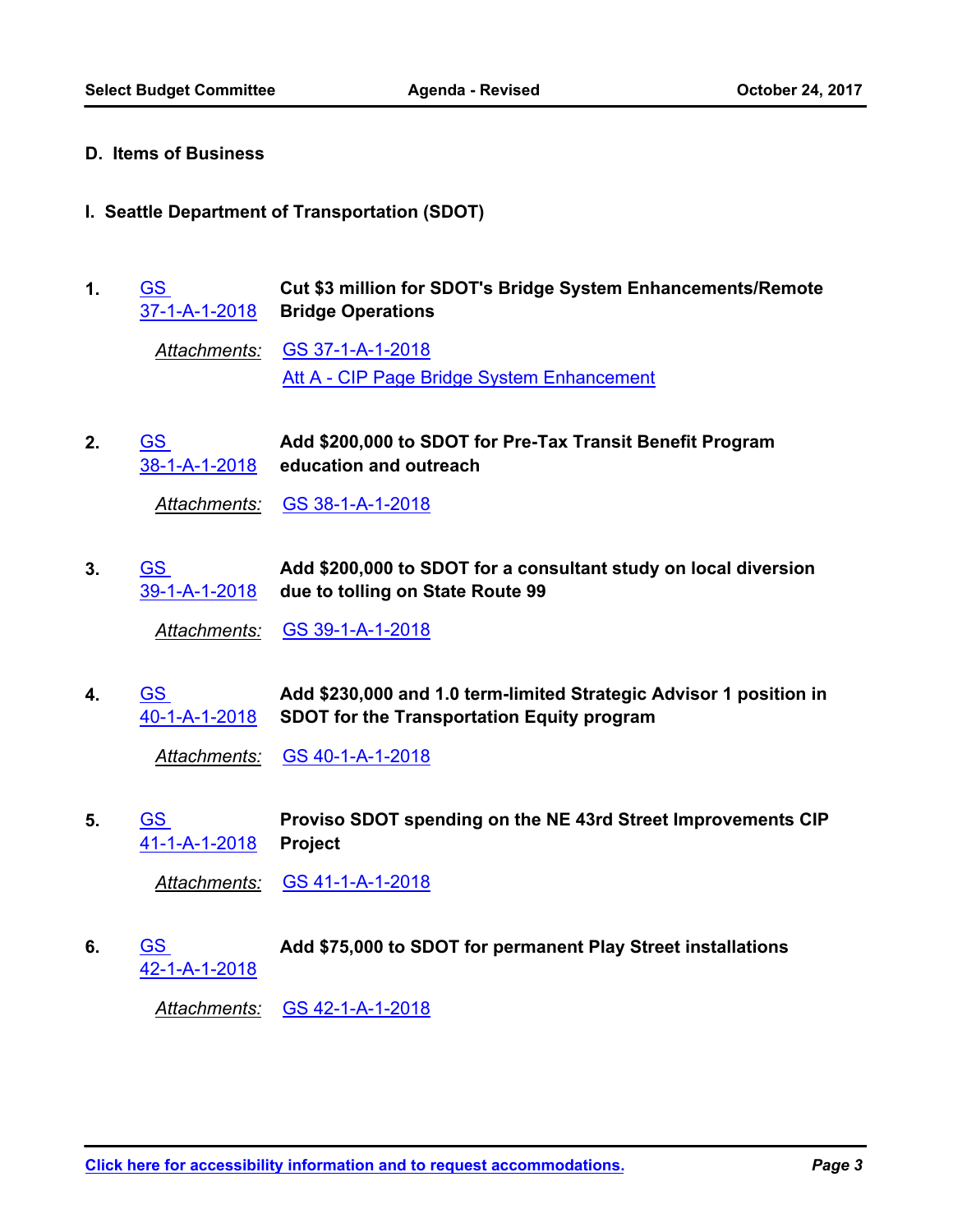**Add \$150,000 to SDOT to restore funding for the Summer Parkways Program** [43-1-A-1-2018](http://seattle.legistar.com/gateway.aspx?m=l&id=/matter.aspx?key=6134) GS **7.**

*Attachments:* [GS 43-1-A-1-2018](http://seattle.legistar.com/gateway.aspx?M=F&ID=c3485169-9476-4c3e-8e21-d72565690cbe.docx)

**Add \$500,000 to SDOT for pedestrian improvements identified by the South Park Public Safety Taskforce** GS [44-1-A-1-2018](http://seattle.legistar.com/gateway.aspx?m=l&id=/matter.aspx?key=6135) **8.**

*Attachments:* [GS 44-1-A-1-2018](http://seattle.legistar.com/gateway.aspx?M=F&ID=fa8cefa9-553f-4635-8a12-e336e4648546.docx)

**Add \$600,000 to SDOT for a new Georgetown-South Park Trail CIP project** GS [45-1-A-1-2018](http://seattle.legistar.com/gateway.aspx?m=l&id=/matter.aspx?key=6136) **9.**

*Attachments:* [GS 45-1-A-1-2018](http://seattle.legistar.com/gateway.aspx?M=F&ID=96f945ad-07f8-4340-93c1-f03ce0725c00.docx) [Att A - CIP Page Georgetown South Park Trail](http://seattle.legistar.com/gateway.aspx?M=F&ID=55af0d01-955f-4251-b44d-56f7e36b4074.pdf)

**Speed and Reliability recommendations for the South Lake Union and First Hill streetcar lines** SLI [55-1-A-1-2018](http://seattle.legistar.com/gateway.aspx?m=l&id=/matter.aspx?key=6187) **10.**

*Attachments:* [SLI 55-1-A-1-2018](http://seattle.legistar.com/gateway.aspx?M=F&ID=214b3ca0-ca7f-422f-8993-6cf30f029d3b.doc)

SLI **Downtown Alley Congestion Relief** [56-1-A-1-2018](http://seattle.legistar.com/gateway.aspx?m=l&id=/matter.aspx?key=6188) **11.**

*Attachments:* [SLI 56-1-A-1-2018](http://seattle.legistar.com/gateway.aspx?M=F&ID=3bdd7d1a-5319-450d-b661-06bdf325f5ad.doc)

**Pass C.B. 119098 to extend the interfund term loan for the Mercer West Project.** GS [380-1-A-1-201](http://seattle.legistar.com/gateway.aspx?m=l&id=/matter.aspx?key=6178) 8 **12.**

*Attachments:* [GS 380-1-A-1-2018](http://seattle.legistar.com/gateway.aspx?M=F&ID=1e57f1c4-3776-4394-b7b5-b79fc2a13102.docx)

GS **Pass C.B. 119099 amending the Street Use Permit Fee Schedule** [381-1-A-1-201](http://seattle.legistar.com/gateway.aspx?m=l&id=/matter.aspx?key=6179) 8 **13.**

*Attachments:* [GS 381-1-A-1-2018](http://seattle.legistar.com/gateway.aspx?M=F&ID=e4c2a188-b28c-45dd-9aac-c63032b9b022.docx)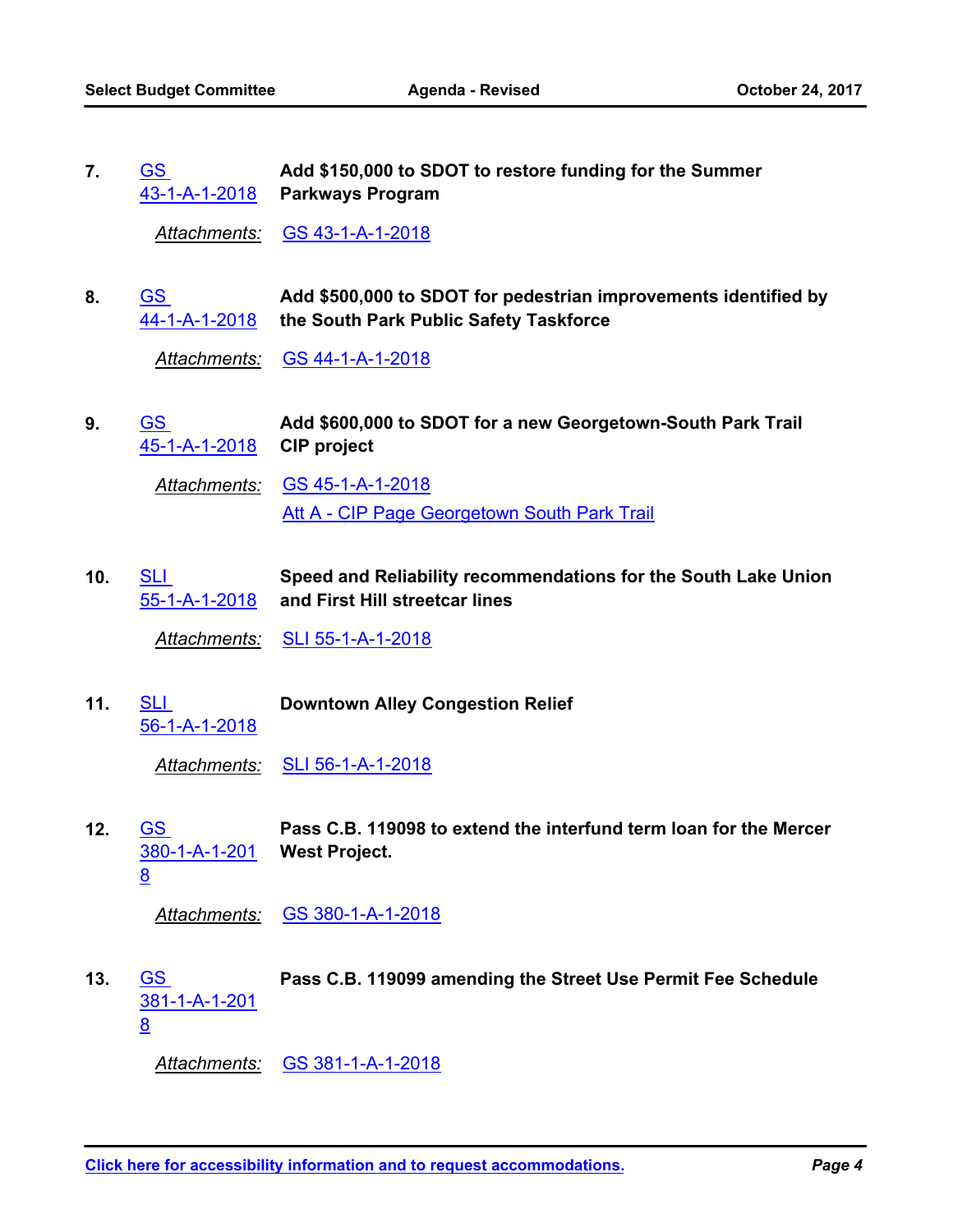GS **Pass C.B. XXXXXX; SDOT Grant Applications Approval** [385-1-A-1-201](http://seattle.legistar.com/gateway.aspx?m=l&id=/matter.aspx?key=6183) 8 **14.**

*Attachments:* [GS 385-1-A-1-2018](http://seattle.legistar.com/gateway.aspx?M=F&ID=5aba711a-bbf0-43a7-855a-3b9dab3acb6d.docx)

- **II. Seattle Public Utilities (SPU)**
- SLI **SPU's Employee to Manager Ratio** [13-1-A-1-2018](http://seattle.legistar.com/gateway.aspx?m=l&id=/matter.aspx?key=6186) **15.**

*Attachments:* [SLI 13-1-A-1-2018](http://seattle.legistar.com/gateway.aspx?M=F&ID=d2a9d2d9-313e-4425-af32-3ea342f2a0fd.doc)

**Amend the 2018-2023 Proposed CIP and the 2018 Proposed Budget to reflect changes included in SPU's 2017 Proposed Strategic Business Plan Update (as Amended by the CRUEDA Committee)** GS [15-1-A-1-2018](http://seattle.legistar.com/gateway.aspx?m=l&id=/matter.aspx?key=6127) **16.**

*Attachments:* [GS 15-1-A-1-2018](http://seattle.legistar.com/gateway.aspx?M=F&ID=dd3d330d-567e-4fc7-b081-cd1b7635d556.docx) [Att A - CIP Page GSI for Protection of Beneficial Uses](http://seattle.legistar.com/gateway.aspx?M=F&ID=1abffa01-427a-4775-ae6a-77a82561da5e.pdf) [Att B - CIP Page Operational Facility - Construction - DWF](http://seattle.legistar.com/gateway.aspx?M=F&ID=9ec4386d-3417-49b3-bacb-b1c654669910.pdf) [Att C - CIP Page Operational Facility - Construction - SWF](http://seattle.legistar.com/gateway.aspx?M=F&ID=640f8a83-f98c-4ab1-815c-d2f7b558cb6a.pdf) [Att D - CIP Page Operational Facility - Construction - WF](http://seattle.legistar.com/gateway.aspx?M=F&ID=93ad5879-bead-447c-a58c-da72228515f8.pdf)

- **III. Seattle City Light (SCL)**
- **Add \$170, 000 in GSF support to City Light to develop a business and implementation plan for a municipal broadband utility that would be put before the voters for funding** GS [6-1-A-1-2018](http://seattle.legistar.com/gateway.aspx?m=l&id=/matter.aspx?key=6126) **17.**

*Attachments:* [GS 6-1-A-1-2018](http://seattle.legistar.com/gateway.aspx?M=F&ID=0b2ecbe4-fa89-4353-b99d-9599f14178e4.docx)

**Pass C.B. 119115 amending Ordinance 121176 to remove performance pay for the head of City Light** GS [382-1-A-1-201](http://seattle.legistar.com/gateway.aspx?m=l&id=/matter.aspx?key=6180) 8 **18.**

*Attachments:* [GS 382-1-A-1-2018](http://seattle.legistar.com/gateway.aspx?M=F&ID=7abe34af-8029-453c-9bbc-a8a609fd5ac3.docx)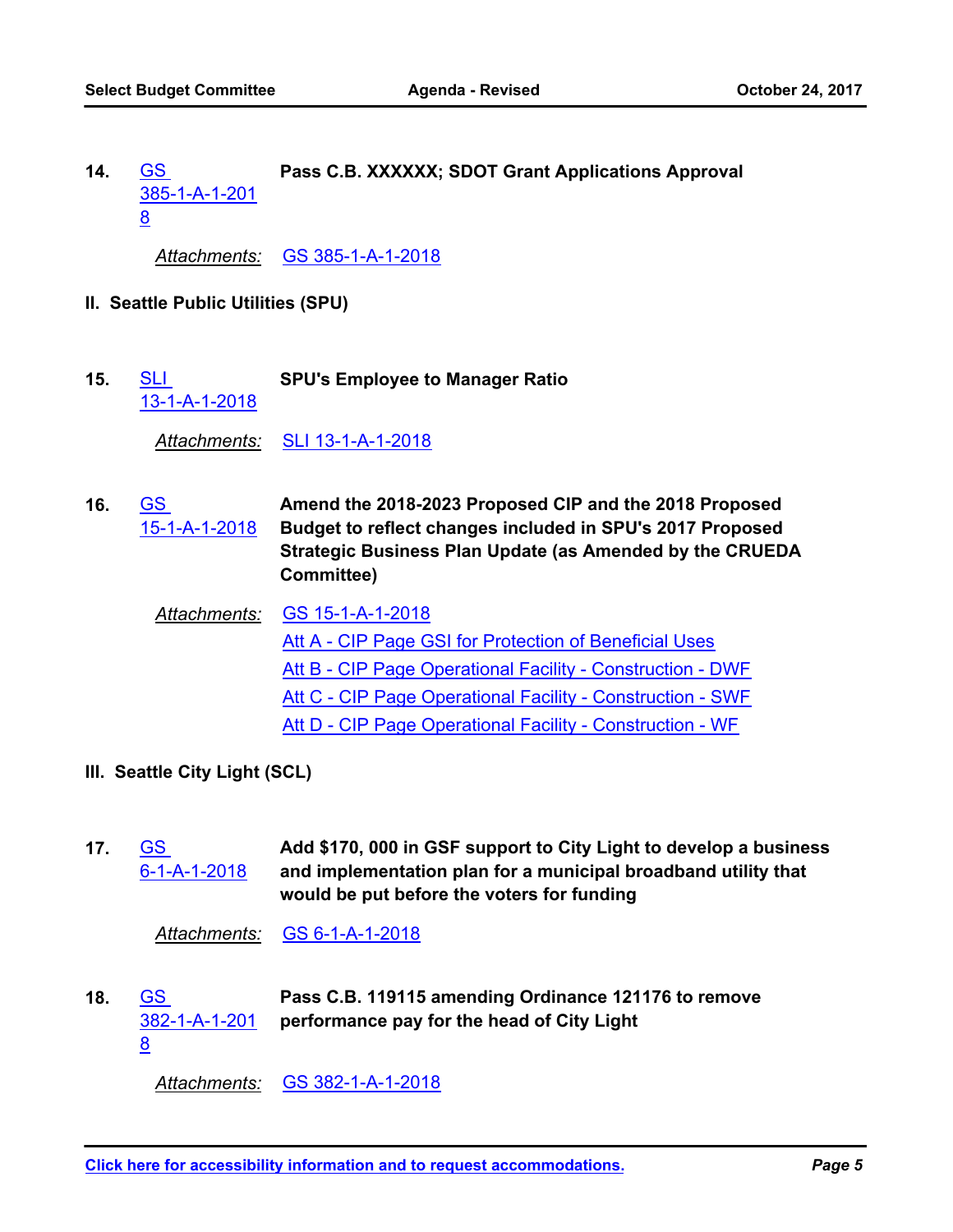- **IV. Office of Planning and Community Development (OPCD)**
- **Cut three vacant positions and add three positions to OPCD to support community planning and reduce GSF appropriations by \$70,581** GS [131-1-A-1-201](http://seattle.legistar.com/gateway.aspx?m=l&id=/matter.aspx?key=6157) 8 **19.**

*Attachments:* [GS 131-1-A-1-2018](http://seattle.legistar.com/gateway.aspx?M=F&ID=5ba6c8eb-092f-4ae6-b0e4-bf76b9963c10.docx)

**Add \$100,000 from GSF to OPCD for an Accessory Dwelling Unit website** GS [132-1-A-1-201](http://seattle.legistar.com/gateway.aspx?m=l&id=/matter.aspx?key=6158) 8 **20.**

*Attachments:* [GS 132-1-A-1-2018](http://seattle.legistar.com/gateway.aspx?M=F&ID=e990c814-b55f-4f66-8b50-2cd534cd70c4.docx)

**Transfer \$224,000 GSF from Finance General to the Legislative Department to complete impact fee program development** GS [133-1-A-1-201](http://seattle.legistar.com/gateway.aspx?m=l&id=/matter.aspx?key=6159) 8 **21.**

*Attachments:* [GS 133-1-A-1-2018](http://seattle.legistar.com/gateway.aspx?M=F&ID=aad53c93-0551-4f15-b464-a2ce25036902.docx)

GS **Pass C.B. 119114 - Equitable Development Initiative interfund loan** [378-1-A-1-201](http://seattle.legistar.com/gateway.aspx?m=l&id=/matter.aspx?key=6177) 8 **22.**

*Attachments:* [GS 378-1-A-1-2018](http://seattle.legistar.com/gateway.aspx?M=F&ID=8ee4436d-ca61-4ec8-8785-9309441ff305.docx)

- **V. Seattle Department of Construction and Inspections (SDCI)**
- GS **Add \$200,000 GSF to SDCI for tenant outreach** [138-1-A-1-201](http://seattle.legistar.com/gateway.aspx?m=l&id=/matter.aspx?key=6160) 8 **23.**

*Attachments:* [GS 138-1-A-1-2018](http://seattle.legistar.com/gateway.aspx?M=F&ID=20fc9c36-0722-441e-a220-9bfaca98174d.docx)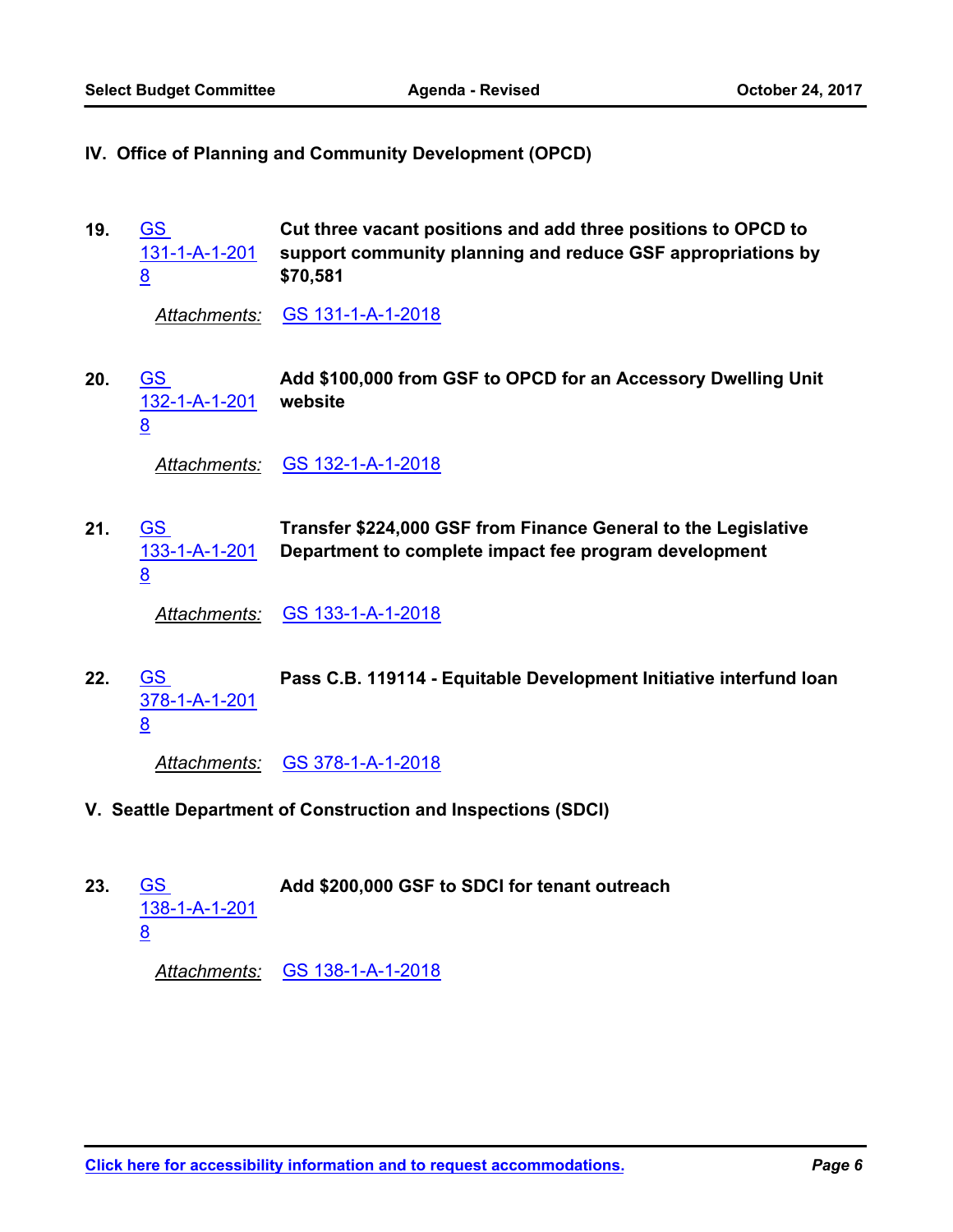**24.**

GS **Add \$430,000 GSF to SDCI for tenant services**

[138-2-A-1-201](http://seattle.legistar.com/gateway.aspx?m=l&id=/matter.aspx?key=6161) 8 *Attachments:* [GS 138-2-A-1-2018](http://seattle.legistar.com/gateway.aspx?M=F&ID=416779f6-52e7-46af-ac57-a1ea7c6a23bf.docx) **Add \$130,000 GSF to SDCI to make a sunset position ongoing in Code Development** GS [139-1-A-1-201](http://seattle.legistar.com/gateway.aspx?m=l&id=/matter.aspx?key=6162) 8 **25.** *Attachments:* [GS 139-1-A-1-2018](http://seattle.legistar.com/gateway.aspx?M=F&ID=7a830509-10a4-4deb-987b-e06e142dd358.docx) **Add \$75,000 GSF for a 0.5 FTE term limited position in SDCI to develop an enhanced Vacant Building Monitoring Program** GS [139-2-A-1-201](http://seattle.legistar.com/gateway.aspx?m=l&id=/matter.aspx?key=6163) 8 **26.** *Attachments:* [GS 139-2-A-1-2018](http://seattle.legistar.com/gateway.aspx?M=F&ID=85e06112-79e1-495a-b751-fc67b5277f6e.docx) **Add \$250,000 GSF to SDCI for services supporting neighborhoods with concentrations of unreinforced masonry (URM) buildings.** GS [140-1-A-1-201](http://seattle.legistar.com/gateway.aspx?m=l&id=/matter.aspx?key=6164) 8 **27.** *Attachments:* [GS 140-1-A-1-2018](http://seattle.legistar.com/gateway.aspx?M=F&ID=e6709da4-5673-4bfd-9502-c3e2627bec27.docx) **Pass C.B. 119107, SDCI's Emergency Tenant Relocation Assistance Ordinance** GS [383-1-A-1-201](http://seattle.legistar.com/gateway.aspx?m=l&id=/matter.aspx?key=6181) 8 **28.** *Attachments:* [GS 383-1-A-1-2018](http://seattle.legistar.com/gateway.aspx?M=F&ID=2bde7993-f9cf-4a5d-aa58-8ceb20dd02fe.docx) GS **Pass C.B. 119106, SDCI's 2018 Fee Ordinance** [384-1-A-1-201](http://seattle.legistar.com/gateway.aspx?m=l&id=/matter.aspx?key=6182) 8 **29.**

*Attachments:* [GS 384-1-A-1-2018](http://seattle.legistar.com/gateway.aspx?M=F&ID=a78602d7-96cb-47c8-820e-d451b5764904.docx)

**VI. Office of Labor Standards (OLS)**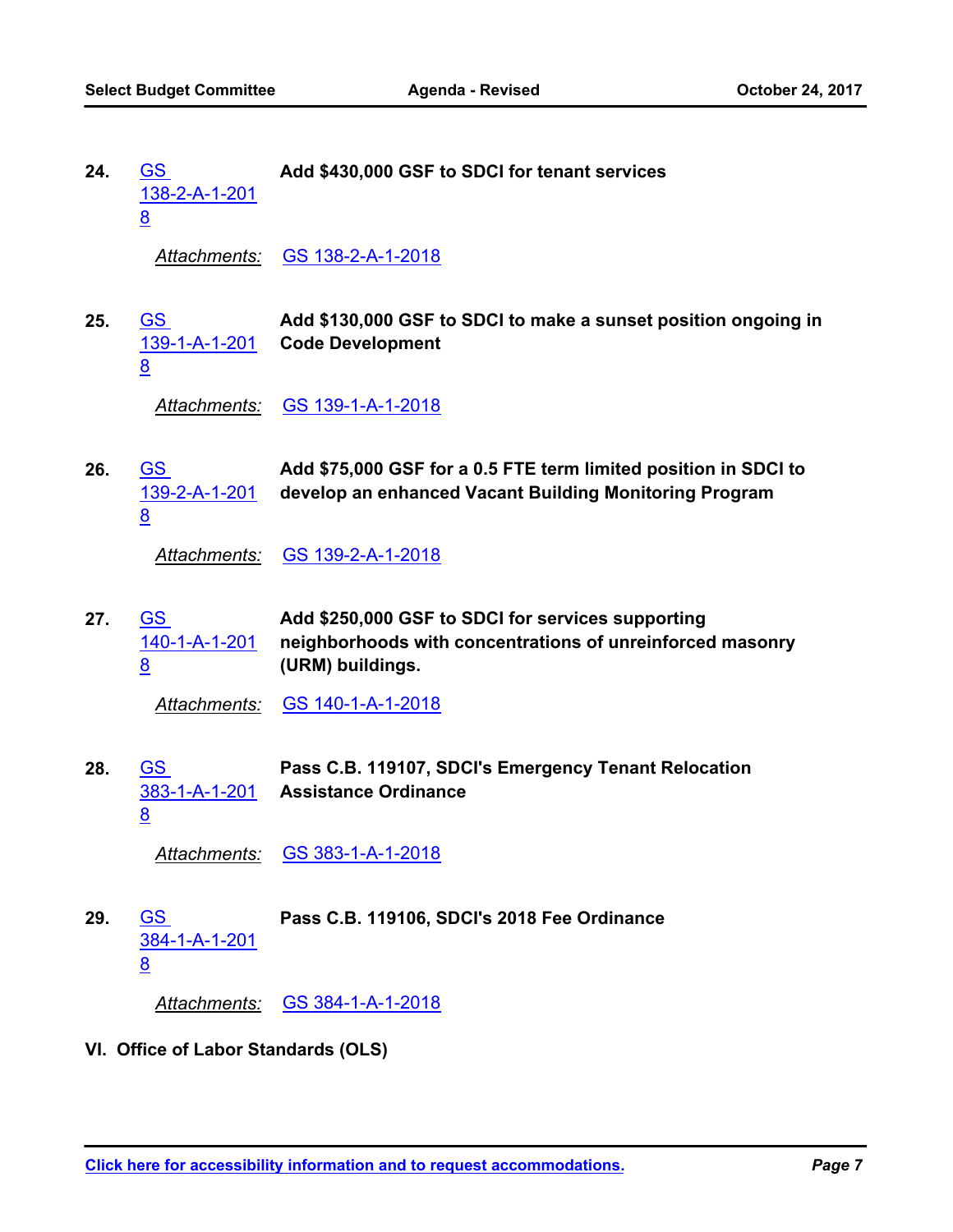SLI **Seattle Worker's Access to Insured Reproductive Health Benefits** [104-1-A-1-201](http://seattle.legistar.com/gateway.aspx?m=l&id=/matter.aspx?key=6190) 8 **30.**

*Attachments:* [SLI 104-1-A-1-2018](http://seattle.legistar.com/gateway.aspx?M=F&ID=faa5b803-67e1-4b8a-ba79-074fb8d7deb9.doc)

- **VII. Office of Immigrant and Refugee Affairs (OIRA)**
- **Add \$15,000 GSF to OIRA to support the Legal Defense Fund Network** GS [125-1-A-1-201](http://seattle.legistar.com/gateway.aspx?m=l&id=/matter.aspx?key=6155) 8 **31.**

*Attachments:* [GS 125-1-A-1-2018](http://seattle.legistar.com/gateway.aspx?M=F&ID=9911168c-4941-4126-8940-007d2d3bf7dd.docx)

**Add \$125,000 GSF to OIRA to expand the Ready to Work program to SW Seattle** GS [126-1-A-1-201](http://seattle.legistar.com/gateway.aspx?m=l&id=/matter.aspx?key=6156) 8 **32.**

*Attachments:* [GS 126-1-A-1-2018](http://seattle.legistar.com/gateway.aspx?M=F&ID=bfdbaaf5-4c54-4a08-919d-58bd0c1e31e2.docx)

- **VIII. Seattle Department of Human Resources (SDHR)**
- GS **Add \$50,000 GSF to SDHR for Career Quest program** [119-1-A-1-201](http://seattle.legistar.com/gateway.aspx?m=l&id=/matter.aspx?key=6153) 8 **33.**

*Attachments:* [GS 119-1-A-1-2018](http://seattle.legistar.com/gateway.aspx?M=F&ID=82de8973-890a-47cd-90d4-dd87abba7f4b.docx)

**Add \$652,000 GSF for work on SPD/SFD Hiring Equity Plans including five Strategic Advisor 1 positions** GS [120-1-A-1-201](http://seattle.legistar.com/gateway.aspx?m=l&id=/matter.aspx?key=6154) 8 **34.**

*Attachments:* [GS 120-1-A-1-2018](http://seattle.legistar.com/gateway.aspx?M=F&ID=a820fd77-1e24-4f07-85bb-d4e1705470bb.docx)

**IX. Seattle Public Library (SPL)**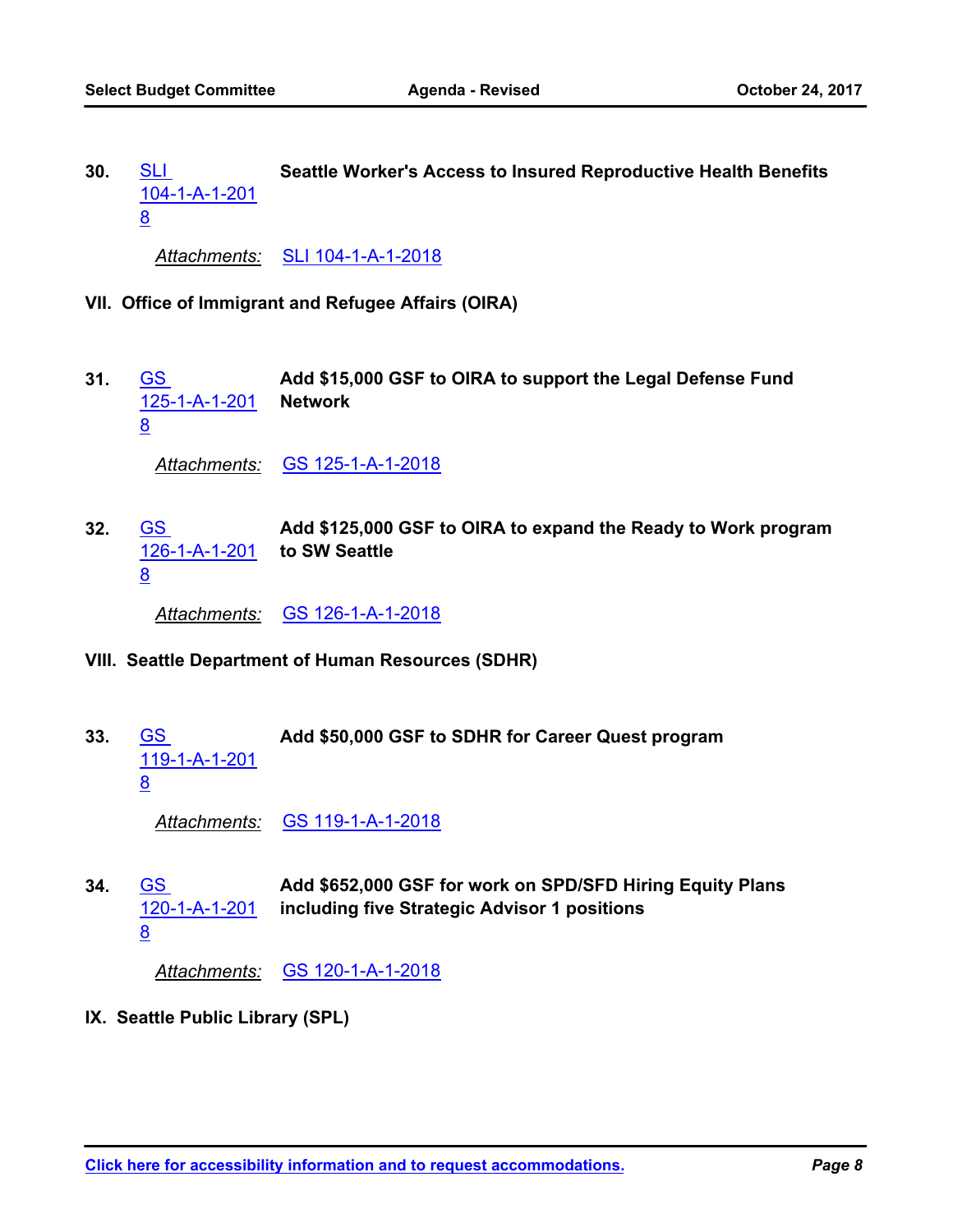| 35. | GS<br>116-1-A-1-201<br>8               | Add \$2,855,000 of Library Capital Subfund fund balance to the<br>Library for a multi-use facility |
|-----|----------------------------------------|----------------------------------------------------------------------------------------------------|
|     | Attachments:                           | GS 116-1-A-1-2018                                                                                  |
|     |                                        | Att A - CIP Page Multi-Use Facility                                                                |
| 36. | <b>GS</b><br>117-1-A-1-201<br><u>8</u> | Add \$91,000 GSF to the Library for Wi-Fi hotspots                                                 |
|     | Attachments:                           | <u>GS 117-1-A-1-2018</u>                                                                           |
|     | Session II - 2:00 p.m.                 |                                                                                                    |

# **E. Public Comment (Part II of II)**

Public Comment may be provided at one of the two sessions. Comments may be about any item listed on the meeting agenda. *(10 minutes)*

### **F. Items of Business**

- **X. Department of Parks and Recreation (DPR)**
- **Add \$35,000 from GSF to DPR for community planning for Hubbard Homestead Park** [73-1-A-1-2018](http://seattle.legistar.com/gateway.aspx?m=l&id=/matter.aspx?key=6140) GS **37.**

*Attachments:* [GS 73-1-A-1-2018](http://seattle.legistar.com/gateway.aspx?M=F&ID=50e2a342-9c75-43e1-b6d4-980ddb634dd7.docx)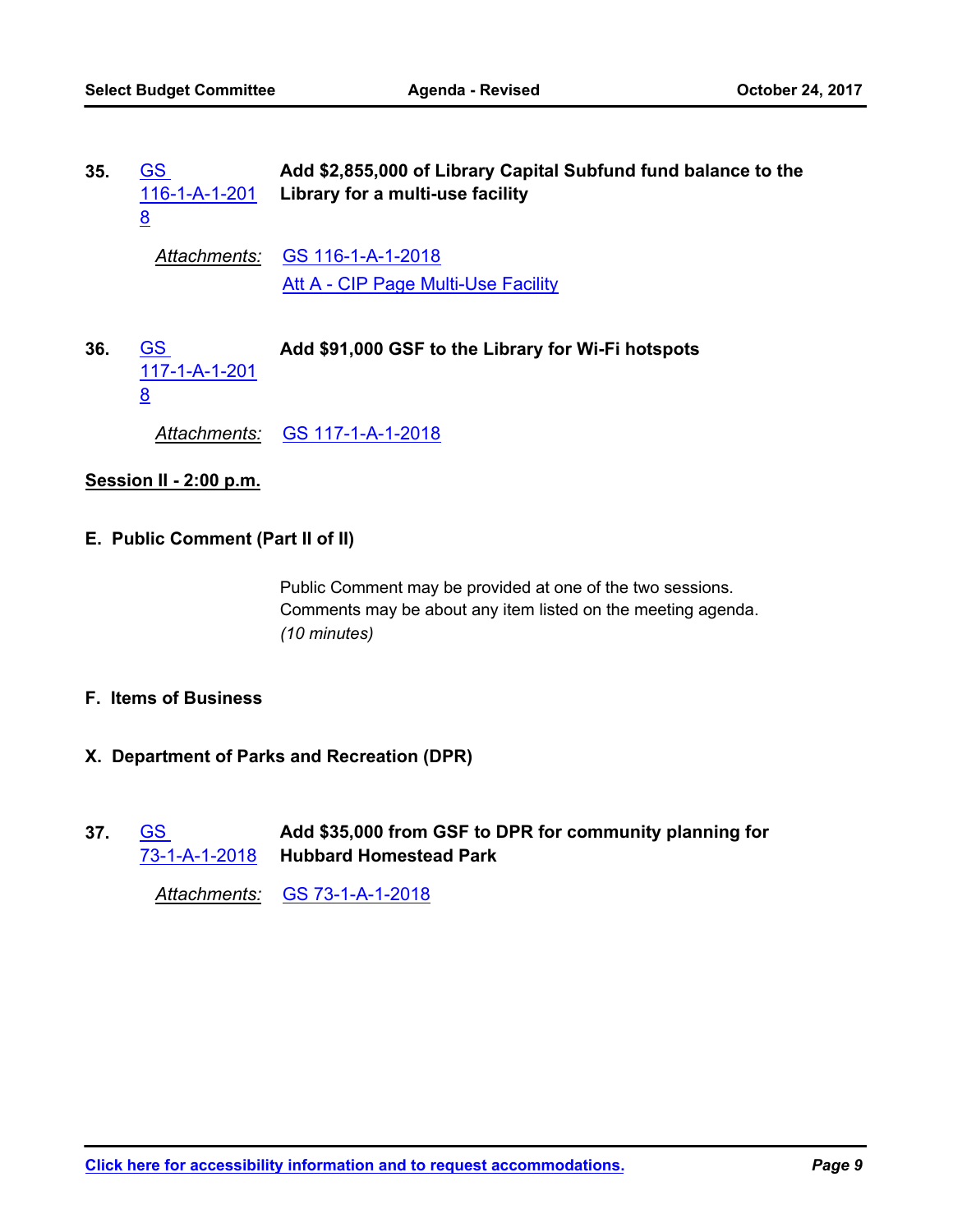- **Create a new Magnuson Park Community Center CIP project and transfer funding from the Community Center Rehab CIP project to the Lake City Community Center CIP project and the new CIP project** GS [74-1-A-1-2018](http://seattle.legistar.com/gateway.aspx?m=l&id=/matter.aspx?key=6141) **38.**
	- *Attachments:* [GS 74-1-A-1-2018](http://seattle.legistar.com/gateway.aspx?M=F&ID=69e2cef1-d5e2-4173-b92b-f998a983fb52.docx) [Att A - CIP Page Community Center Rehabilitation & Development](http://seattle.legistar.com/gateway.aspx?M=F&ID=4f532662-fdca-4676-b79f-c04aef71d5af.pdf) [Att B - CIP Page Lake City Community Center Rehabilitation](http://seattle.legistar.com/gateway.aspx?M=F&ID=f718161e-94b2-45d8-a482-92f30feca87b.pdf) [Att C - Magnuson Community Center Improvements](http://seattle.legistar.com/gateway.aspx?M=F&ID=3eb2cdbd-0601-470a-b4c2-f7067baacdf4.pdf)
- **Add \$69,000 from GSF to DPR to fund the operation of seven wading pools** GS [75-1-A-1-2018](http://seattle.legistar.com/gateway.aspx?m=l&id=/matter.aspx?key=6142) **39.**

*Attachments:* [GS 75-1-A-1-2018](http://seattle.legistar.com/gateway.aspx?M=F&ID=ad29e690-8389-4b44-9308-cc00d6b673ae.docx)

**Add \$139,000 from GSF and .5 FTE Assistant Recreation Coordinator to DPR to increase staffing at Magnuson Park Community Center** GS [76-1-A-1-2018](http://seattle.legistar.com/gateway.aspx?m=l&id=/matter.aspx?key=6143) **40.**

*Attachments:* [GS 76-1-A-1-2018](http://seattle.legistar.com/gateway.aspx?M=F&ID=0cb302e5-9113-4530-986a-bd07ea20f8cc.docx)

**Add \$21,600 from GSF to DPR to purchase 12 emergency preparedness boxes for placement in City parks** GS [77-1-A-1-2018](http://seattle.legistar.com/gateway.aspx?m=l&id=/matter.aspx?key=6144) **41.**

*Attachments:* [GS 77-1-A-1-2018](http://seattle.legistar.com/gateway.aspx?M=F&ID=02c31cd1-7e1b-4c01-a012-40f80b200d47.docx)

**Add \$80,000 from GSF to DPR to buy electric leaf blowers to replace existing gas leaf blowers** GS [78-1-A-1-2018](http://seattle.legistar.com/gateway.aspx?m=l&id=/matter.aspx?key=6145) **42.**

*Attachments:* [GS 78-1-A-1-2018](http://seattle.legistar.com/gateway.aspx?M=F&ID=6c827b58-b809-44c4-9447-23bffc0ce1fe.docx)

**Cut \$150,000 in REET I in DPR for P-Patch Space Planning and make corresponding modifications to the DPR CIP** GS [79-1-A-1-2018](http://seattle.legistar.com/gateway.aspx?m=l&id=/matter.aspx?key=6146) **43.**

*Attachments:* [GS 79-1-A-1-2018](http://seattle.legistar.com/gateway.aspx?M=F&ID=7edf9631-7db0-4c65-81a9-4157cdb1c8a4.docx) [Att A - CIP Page P-Patch Space Planning](http://seattle.legistar.com/gateway.aspx?M=F&ID=235a7f55-d3a7-48bc-bac1-6dd68375f16f.pdf)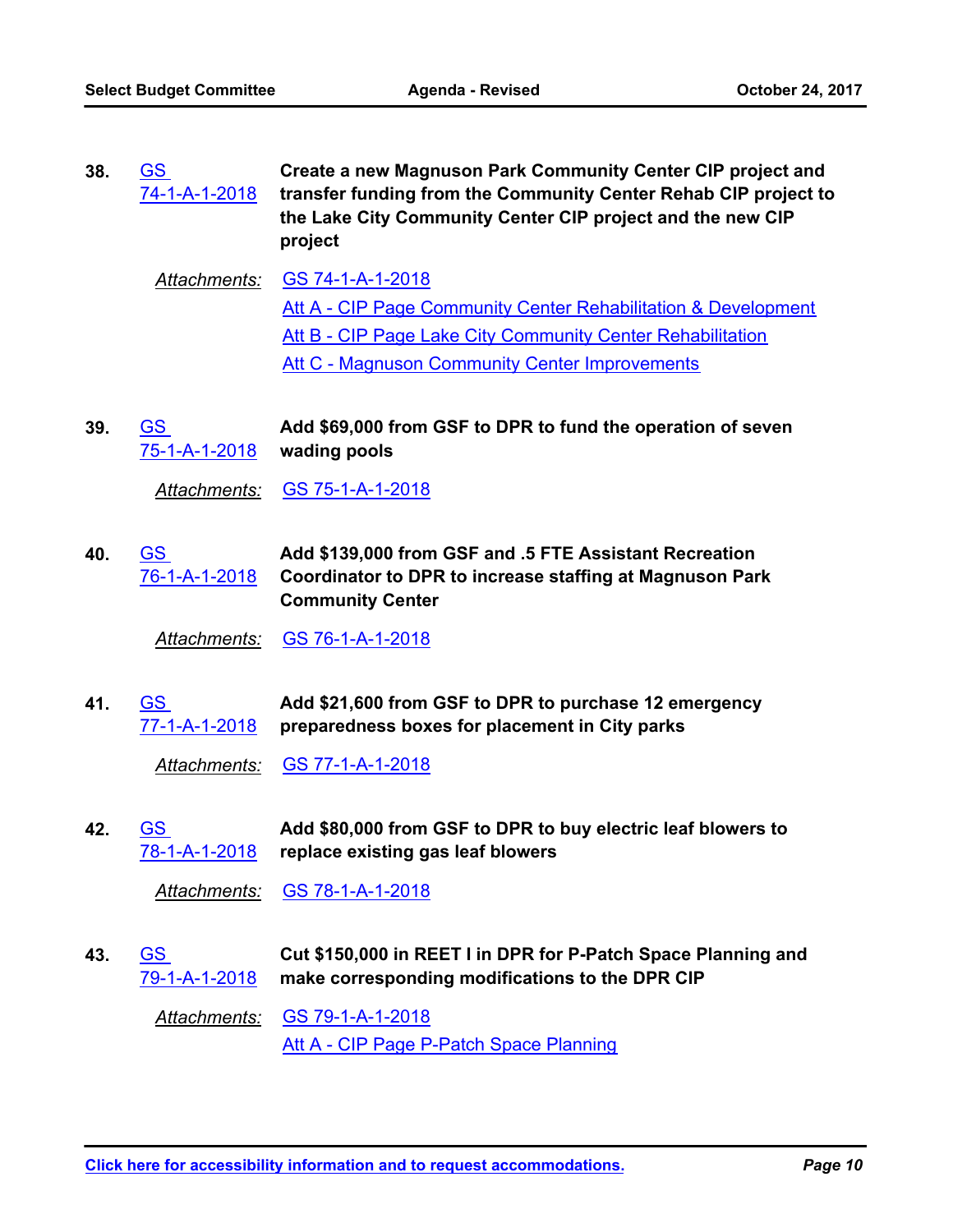SLI **P-Patch program report by DON** [79-2-A-1-2018](http://seattle.legistar.com/gateway.aspx?m=l&id=/matter.aspx?key=6189) **44.**

*Attachments:* [SLI 79-2-A-1-2018](http://seattle.legistar.com/gateway.aspx?M=F&ID=20daadde-02bf-415b-a5b7-1fbe5d844a6b.doc)

**Cut \$153,750 GSF and 1 Manager 3 position in DPR to fund the My Brother's Keeper mentoring program, add \$153,750 GSF to HSD for Food Banks, and impose a proviso** GS [80-1-A-1-2018](http://seattle.legistar.com/gateway.aspx?m=l&id=/matter.aspx?key=6147) **45.**

*Attachments:* [GS 80-1-A-1-2018](http://seattle.legistar.com/gateway.aspx?M=F&ID=c1f074b0-ee42-4916-a9bd-f3b173f0fe11.docx)

GS **Pass C.B. 119108 correcting omissions in the DPR Fee Ordinance** [376-1-A-1-201](http://seattle.legistar.com/gateway.aspx?m=l&id=/matter.aspx?key=6176) <u>8</u> **46.**

*Attachments:* [GS 376-1-A-1-2018](http://seattle.legistar.com/gateway.aspx?M=F&ID=99144c74-d915-4b38-b35b-0f4653139583.docx)

- **XI. Department of Neighborhoods (DON)**
- **Add \$250,000 GSF to DON to support the development of a non-profit hub for Southeast Seattle** GS [180-1-A-1-201](http://seattle.legistar.com/gateway.aspx?m=l&id=/matter.aspx?key=6165) 8 **47.**

*Attachments:* [GS 180-1-A-1-2018](http://seattle.legistar.com/gateway.aspx?M=F&ID=3295b472-3d29-4796-b385-784d66620c21.docx)

**Add \$137,711 GSF for a Strategic Advisor 1 position in DON to support design review outreach** GS [181-1-A-1-201](http://seattle.legistar.com/gateway.aspx?m=l&id=/matter.aspx?key=6166) 8 **48.**

*Attachments:* [GS 181-1-A-1-2018](http://seattle.legistar.com/gateway.aspx?M=F&ID=6f77549a-7440-44c1-998b-4c80e7fd234f.docx)

- **XII. Office of Arts and Culture (ARTS)**
- GS **Add \$500,000 GSF to Arts for capital facilities funding** [68-1-A-1-2018](http://seattle.legistar.com/gateway.aspx?m=l&id=/matter.aspx?key=6137) **49.**

*Attachments:* [GS 68-1-A-1-2018](http://seattle.legistar.com/gateway.aspx?M=F&ID=b4b1ad86-988b-4d2b-9aa7-6a6c1e399ab6.docx)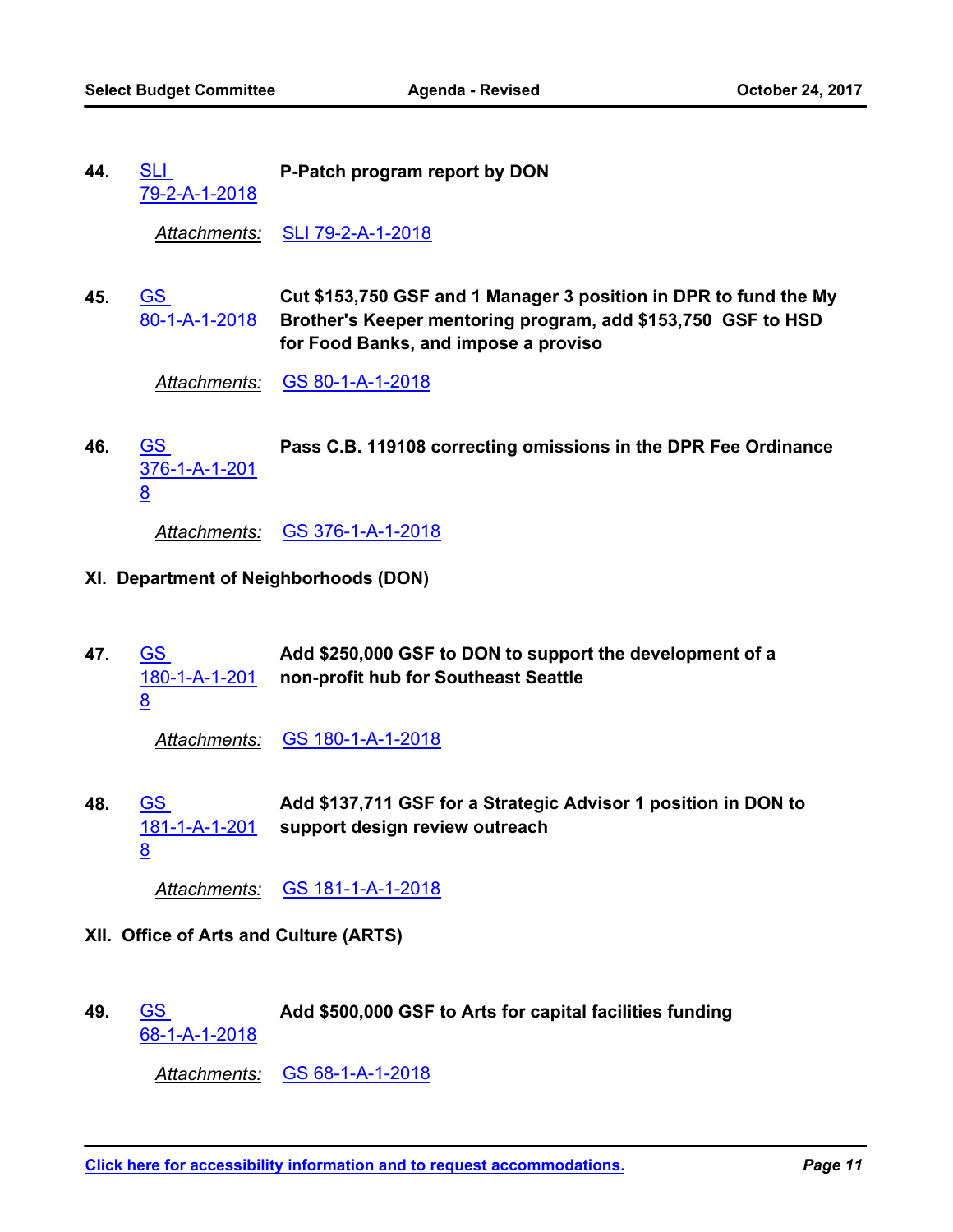**Add \$76,553 GSF and .5 FTE Strategic Advisor I to Arts to be a liaison between Arts and SDCI** GS [69-1-A-1-2018](http://seattle.legistar.com/gateway.aspx?m=l&id=/matter.aspx?key=6138) **50.**

*Attachments:* [GS 69-1-A-1-2018](http://seattle.legistar.com/gateway.aspx?M=F&ID=551fa446-d2f5-4ad6-86c8-e6e064a0bb04.docx)

**Impose a proviso on \$150,000 in the Arts budget for implementation of Creation, Activation, and Preservation of Cultural Space (CAP) recommendation** GS [70-1-A-1-2018](http://seattle.legistar.com/gateway.aspx?m=l&id=/matter.aspx?key=6139) **51.**

*Attachments:* [GS 70-1-A-1-2018](http://seattle.legistar.com/gateway.aspx?M=F&ID=e18b9330-bbcf-444b-81f0-1f31eabc3af4.docx)

**Report by Arts on creating a cultural space management public development authority (PDA)** SLI [71-1-A-1-2018](http://seattle.legistar.com/gateway.aspx?m=l&id=/matter.aspx?key=6195) **52.**

*Attachments:* [SLI 71-1-A-1-2018](http://seattle.legistar.com/gateway.aspx?M=F&ID=a37b6a3b-f26e-484e-b749-bbb4470c6eba.doc)

- **XIII. Seattle Office for Civil Rights (SOCR)**
- **Add \$300,000 GSF to SOCR and impose a proviso for funding a comprehensive community-based youth diversion program** [97-1-A-1-2018](http://seattle.legistar.com/gateway.aspx?m=l&id=/matter.aspx?key=6148) GS **53.**

*Attachments:* [GS 97-1-A-1-2018](http://seattle.legistar.com/gateway.aspx?M=F&ID=c1a7740f-9f30-46b5-928c-f5d12d5faf4e.docx)

**Add \$575,000 GSF to SOCR for Zero Youth Detention initiative contracts and capacity building** GS [98-1-A-1-2018](http://seattle.legistar.com/gateway.aspx?m=l&id=/matter.aspx?key=6149) **54.**

*Attachments:* [GS 98-1-A-1-2018](http://seattle.legistar.com/gateway.aspx?M=F&ID=d49142ab-3654-462b-96c2-d49a8ab73fb4.docx)

**Add \$150,000 GSF to SOCR to fund a racial equity toolkit process to determine office structure and design and a temporary Strategic Advisor I position** GS [99-1-A-1-2018](http://seattle.legistar.com/gateway.aspx?m=l&id=/matter.aspx?key=6150) **55.**

*Attachments:* [GS 99-1-A-1-2018](http://seattle.legistar.com/gateway.aspx?M=F&ID=ceb8bc06-5079-4de4-bf25-70462782f4ea.docx)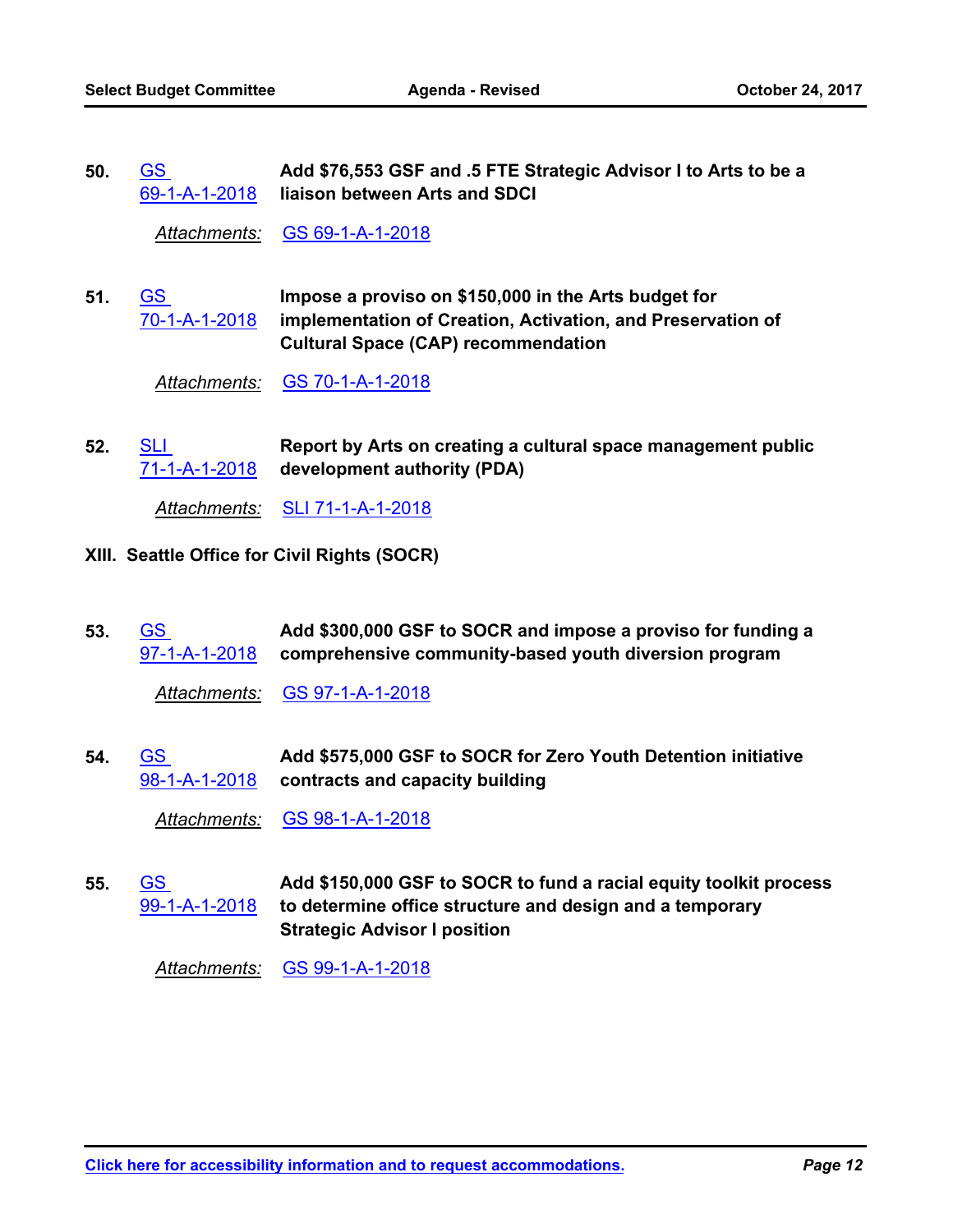**Add \$200,000 GSF to LEG to fund SOCR's racial equity toolkit process regarding structure and design of SOCR** GS [295-1-A-1-201](http://seattle.legistar.com/gateway.aspx?m=l&id=/matter.aspx?key=6173) 8 **56.**

*Attachments:* [GS 295-1-A-1-2018](http://seattle.legistar.com/gateway.aspx?M=F&ID=46e76e44-e173-44a6-a05d-098d6f3dc06c.docx)

**Pass C.B. 119120 amending removal provisions for the next SOCR Director confirmed by Council** GS [386-1-A-1-201](http://seattle.legistar.com/gateway.aspx?m=l&id=/matter.aspx?key=6184) 8 **57.**

*Attachments:* [GS 386-1-A-1-2018](http://seattle.legistar.com/gateway.aspx?M=F&ID=795750dd-63bc-47be-b411-b4ea7e0215dd.docx)

- **XIV. Seattle Municipal Court (SMC)**
- **Add \$334,864 GSF and a Manager I position, a Strategic Advisor I position, and an Administrative Specialist I position to SMC for the Court Resource Center (CRC)** GS [312-1-A-1-201](http://seattle.legistar.com/gateway.aspx?m=l&id=/matter.aspx?key=6174) 8 **58.**

*Attachments:* [GS 312-1-A-1-2018](http://seattle.legistar.com/gateway.aspx?M=F&ID=8ccaa43b-0c27-42b7-9458-0de5426fabf1.docx)

**Add \$43,800 GSF to SMC to provide subsidized remote home monitoring slots to indigent people at risk of or experiencing homelessness** GS [313-1-A-1-201](http://seattle.legistar.com/gateway.aspx?m=l&id=/matter.aspx?key=6175) 8 **59.**

*Attachments:* [GS 313-1-A-1-2018](http://seattle.legistar.com/gateway.aspx?M=F&ID=83d3d60a-971d-46fe-8cd0-4e06af9d8f85.docx)

**XV. Seattle Fire Department (SFD)**

8

**SFD and SPD report on building first responder partnerships with social and health service providers or other resources** SLI [195-1-A-1-201](http://seattle.legistar.com/gateway.aspx?m=l&id=/matter.aspx?key=6191) **60.**

*Attachments:* [SLI 195-1-A-1-2018](http://seattle.legistar.com/gateway.aspx?M=F&ID=4502c048-39be-4d4c-a2f6-0d144053c03b.doc)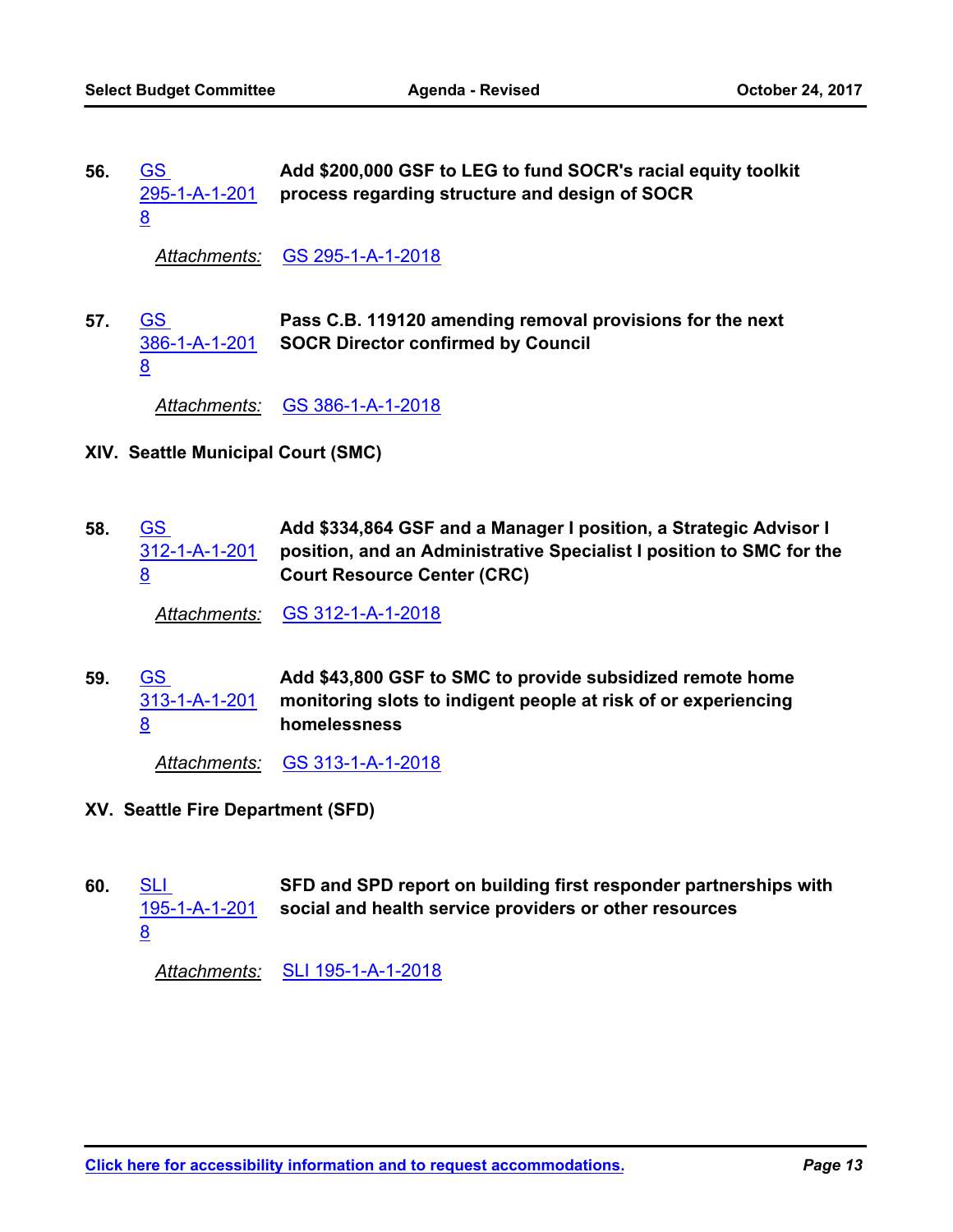**Add \$200,000 GSF to SFD for triage nurse services in the Fire Alarm Center** [196-1-A-1-201](http://seattle.legistar.com/gateway.aspx?m=l&id=/matter.aspx?key=6167) GS 8 **61.**

*Attachments:* [GS 196-1-A-1-2018](http://seattle.legistar.com/gateway.aspx?M=F&ID=8fb224cf-642f-4c49-b314-c3367d5bc9b1.docx)

- **XVI. Seattle Police Department (SPD)**
- GS **Add \$10,000 GSF to SPD for bike theft prevention** [200-1-A-1-201](http://seattle.legistar.com/gateway.aspx?m=l&id=/matter.aspx?key=6168) 8 **62.**

*Attachments:* [GS 200-1-A-1-2018](http://seattle.legistar.com/gateway.aspx?M=F&ID=77ba2545-e6d1-4c6c-9d7a-ff5dc60ae78f.docx)

SLI **SPD Report on Overtime Policy Implementation** [202-1-A-1-201](http://seattle.legistar.com/gateway.aspx?m=l&id=/matter.aspx?key=6192) 8 **63.**

*Attachments:* [SLI 202-1-A-1-2018](http://seattle.legistar.com/gateway.aspx?M=F&ID=1f612920-b945-484c-8052-1f3e8d01c53a.doc)

- SLI **SPD Overtime Overexpenditure Workgroup** [203-1-A-1-201](http://seattle.legistar.com/gateway.aspx?m=l&id=/matter.aspx?key=6193) <u>8</u> **64.**
	- *Attachments:* [SLI 203-1-A-1-2018](http://seattle.legistar.com/gateway.aspx?M=F&ID=eba79085-dd13-4a70-b740-c24a49960f92.doc)
- SLI **SPD smartphone business case** [204-1-A-1-201](http://seattle.legistar.com/gateway.aspx?m=l&id=/matter.aspx?key=6194) 8 **65.**

*Attachments:* [SLI 204-1-A-1-2018](http://seattle.legistar.com/gateway.aspx?M=F&ID=244dab9e-84f0-4de7-9800-4c7ee3283338.doc)

**Add \$75,000 GSF to SPD to support a South Park public safety coordinator** GS [205-1-A-1-201](http://seattle.legistar.com/gateway.aspx?m=l&id=/matter.aspx?key=6170) 8 **66.**

*Attachments:* [GS 205-1-A-1-2018](http://seattle.legistar.com/gateway.aspx?M=F&ID=f2ca3ae6-590f-4aa7-b653-4cda30dc25ac.docx)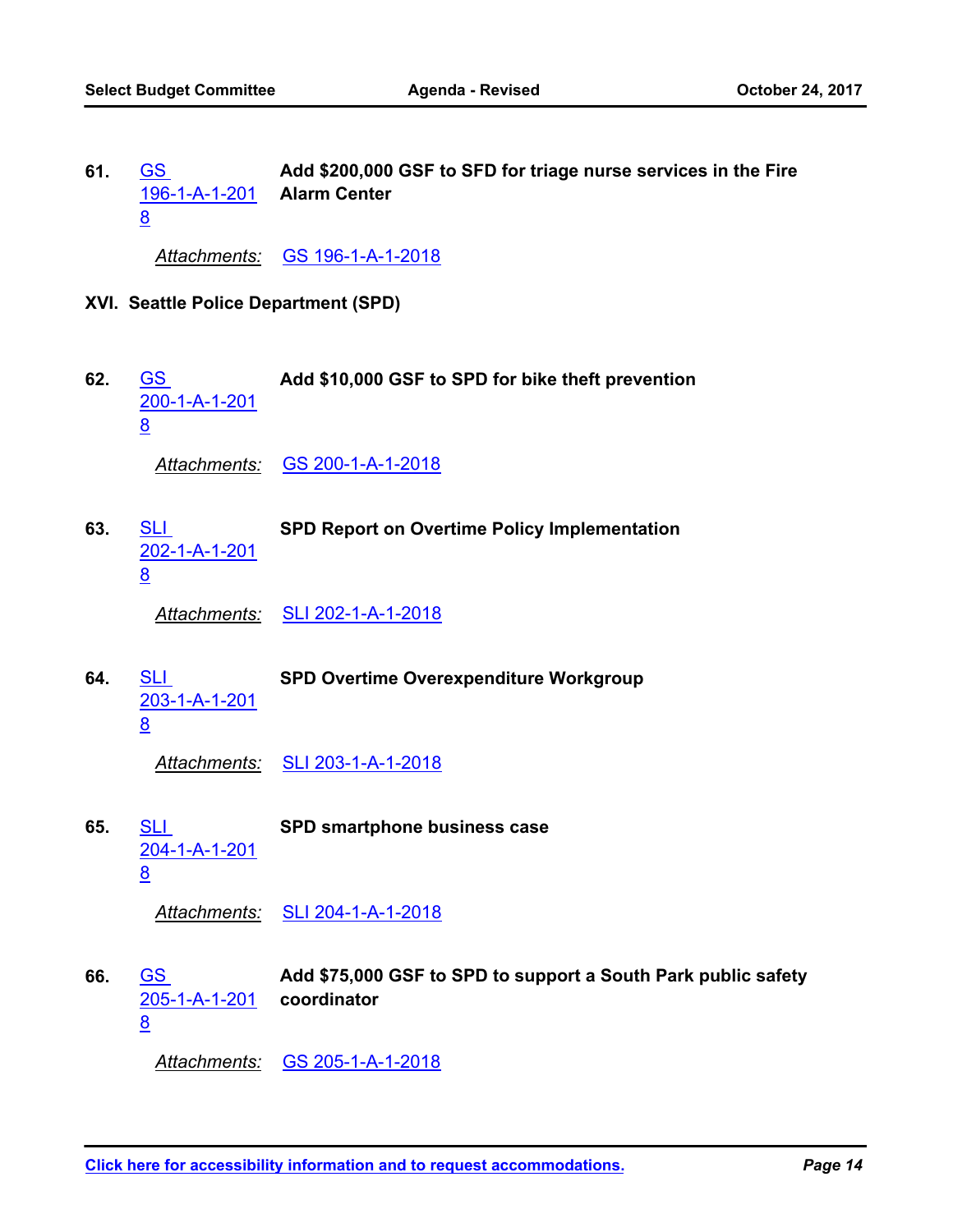**Pass C.B. XXXXXX directing SPD withdrawal from the federal 1033 program** GS [387-1-A-1-201](http://seattle.legistar.com/gateway.aspx?m=l&id=/matter.aspx?key=6185) 8 **67.**

*Attachments:* [GS 387-1-A-1-2018](http://seattle.legistar.com/gateway.aspx?M=F&ID=f5c3559c-a9c0-4fe1-8791-f3fcc129d21a.docx)

- **XVII. Office of Police Accountability (OPA)**
- **Add \$575,000 GSF to SPD for 4.0 FTE and training for Office of Police Accountability** GS [201-1-A-1-201](http://seattle.legistar.com/gateway.aspx?m=l&id=/matter.aspx?key=6169) 8 **68.**

*Attachments:* [GS 201-1-A-1-2018](http://seattle.legistar.com/gateway.aspx?M=F&ID=99efc485-f746-410b-ad4b-8947a5e0cd43.docx)

- **XVIII. Community Police Commission (CPC)**
- GS **Add \$586,575 GSF to CPC for 3.5 FTE and contracting** [209-1-A-1-201](http://seattle.legistar.com/gateway.aspx?m=l&id=/matter.aspx?key=6172) 8 **69.**

*Attachments:* [GS 209-1-A-1-2018](http://seattle.legistar.com/gateway.aspx?M=F&ID=6a7bde9c-e340-4617-a493-1217278a3204.docx)

- **XIX. Office of Inspector General (OIG)**
- **Add \$390,000 GSF to OIG for 1.5 FTE and contracting work to support 2018 work plan** GS [208-1-A-1-201](http://seattle.legistar.com/gateway.aspx?m=l&id=/matter.aspx?key=6171) 8 **70.**

*Attachments:* [GS 208-1-A-1-2018](http://seattle.legistar.com/gateway.aspx?M=F&ID=8e1e6e98-e053-482b-8d6a-aae2837246c9.docx)

- **G. Adjournment**
- **Related Legislation**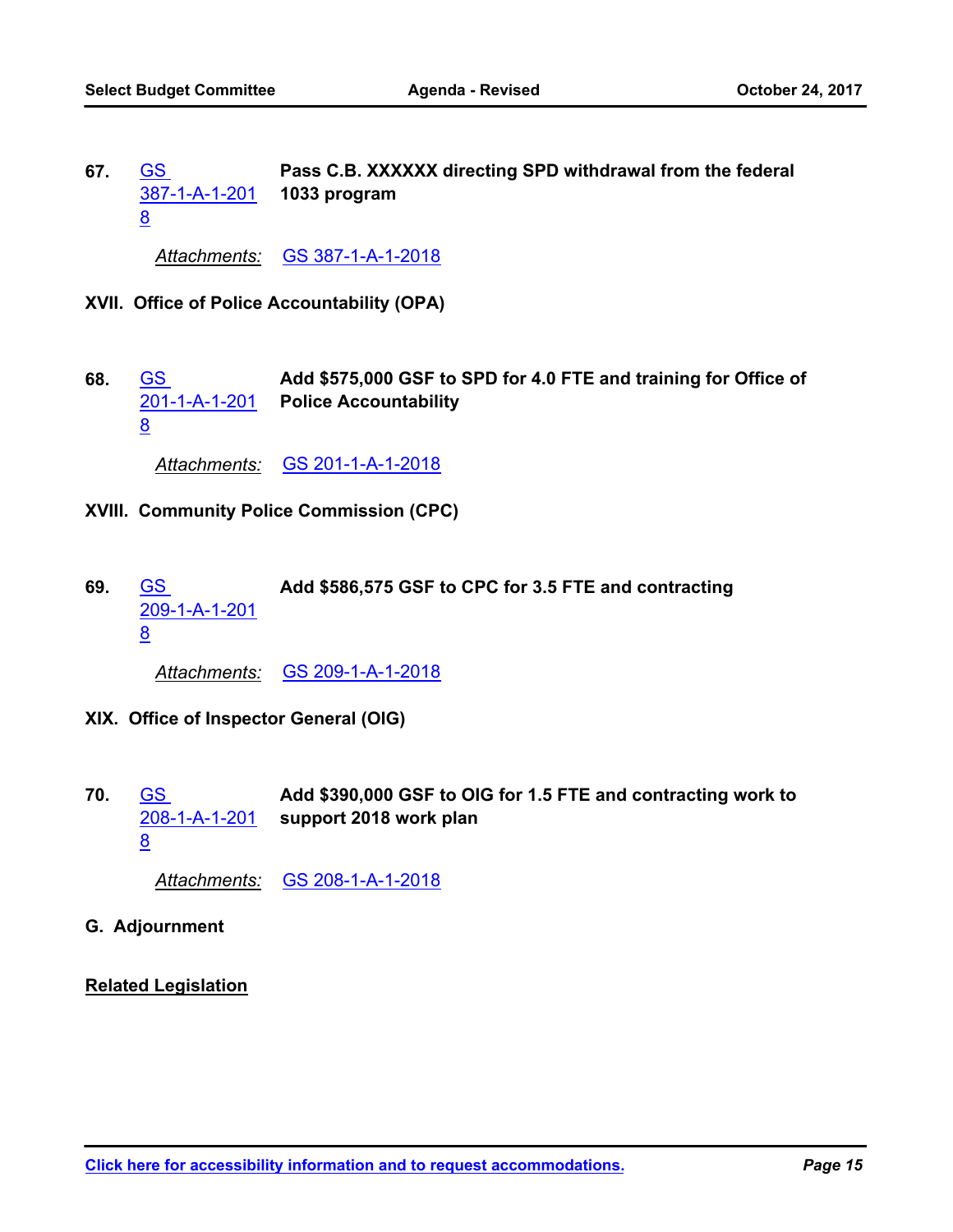| CB 119098 | AN ORDINANCE relating to the financing of the Mercer West   |
|-----------|-------------------------------------------------------------|
|           | project; amending Ordinance 124904 to extend the term of an |
|           | interfund Ioan.                                             |

#### *Supporting*

| Documents: Summary and Fiscal Note                |
|---------------------------------------------------|
| <b>Summary Att A - Interfund Loan Calculation</b> |
| Summary Att B - Map of Property                   |

**AN ORDINANCE relating to street and sidewalk use; amending the Street Use Permit Fee Schedule authorized by Section 15.04.074 of the Seattle Municipal Code.** [CB 119099](http://seattle.legistar.com/gateway.aspx?m=l&id=/matter.aspx?key=5924)

*Attachments:* [Att A - SDOT Street Use Permit Fee Schedule](http://seattle.legistar.com/gateway.aspx?M=F&ID=0a5c1e7d-8c3f-48ad-8326-17ce563d94b8.pdf)

#### *Supporting*

**Documents:** [Summary and Fiscal Note](http://seattle.legistar.com/gateway.aspx?M=F&ID=5b5b7956-059b-460f-ba65-2f15c3f77981.docx) [Summary Att 1 - Rate and Fee Comparison](http://seattle.legistar.com/gateway.aspx?M=F&ID=d52b02e9-6c19-4c47-bf37-1bbf59a112ff.pdf)

**AN ORDINANCE related to fees and charges for permits and activities of the Seattle Department of Construction and Inspections and related fees by other departments, and technical corrections; amending Seattle Municipal Code Chapter 22.900B, General Provisions; Chapter 22.900C, Fees for Land Use Review; Chapter 22.900D, Fees for New and Altered Buildings and Equipment; Chapter 22.900E, Fees for Certificates and Registrations; Chapter 22.900F, Compliance and Other Inspections; and Chapter 22.900G, Fees Collected for Other Departments.** [CB 119106](http://seattle.legistar.com/gateway.aspx?m=l&id=/matter.aspx?key=5863)

### *Supporting*

**Documents:** [Summary and Fiscal Note](http://seattle.legistar.com/gateway.aspx?M=F&ID=80e5540d-12dc-49f9-830d-c4afa46fe3ab.docx)

[Summary Att A - SDCI Permit Fee and Charges proposed for 2018](http://seattle.legistar.com/gateway.aspx?M=F&ID=877403c5-1df5-46e6-b00d-366ddec753bb.docx)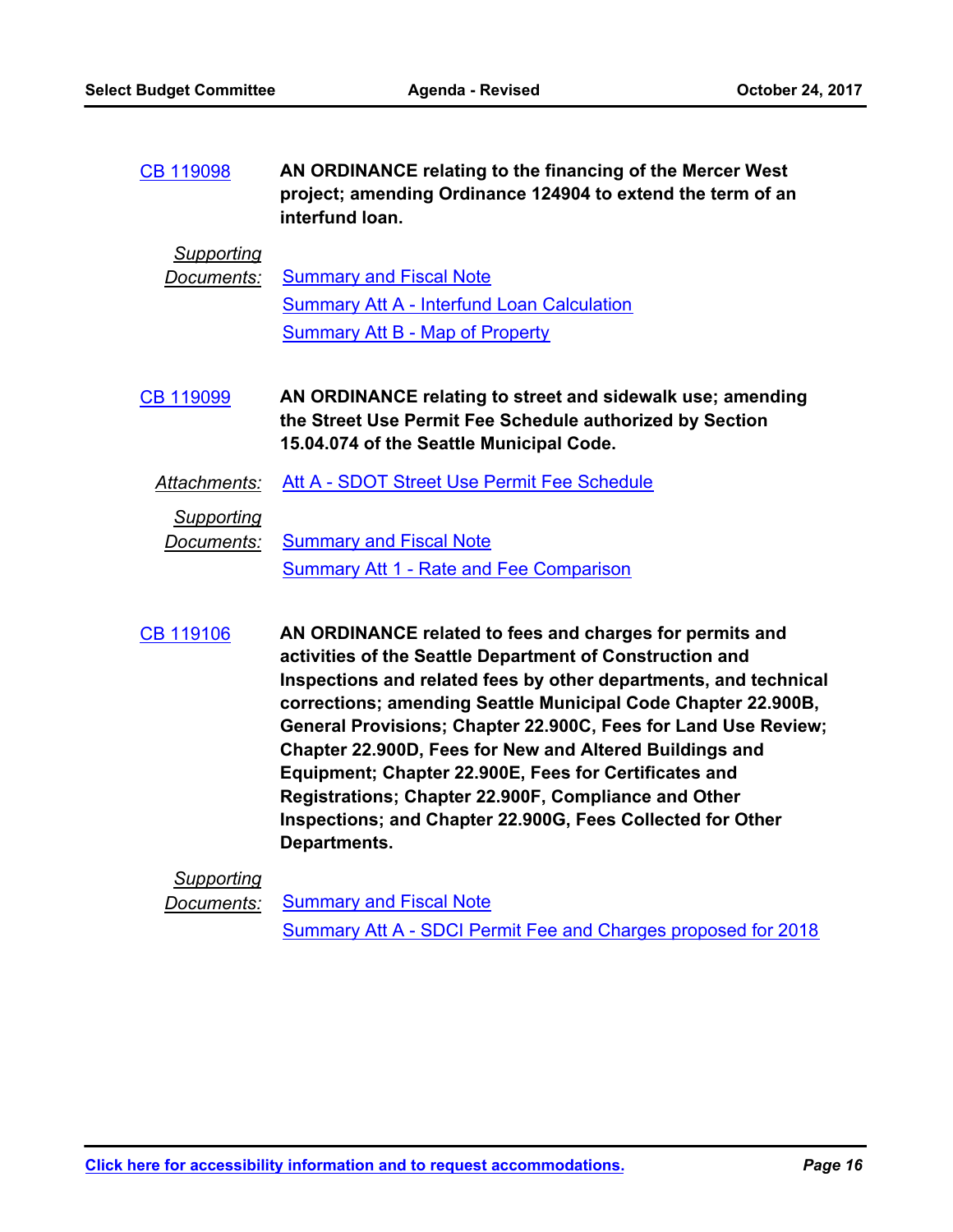**AN ORDINANCE related to The City of Seattle's Emergency Relocation Assistance Program, as administered by the Seattle Department of Construction and Inspections; and amending Section 22.202.060 of the Seattle Municipal Code.** [CB 119107](http://seattle.legistar.com/gateway.aspx?m=l&id=/matter.aspx?key=5862)

#### *Supporting*

**Documents:** [Summary and Fiscal Note](http://seattle.legistar.com/gateway.aspx?M=F&ID=edea0248-b898-4e29-897a-3628a5c539c7.docx)

- **AN ORDINANCE relating to the Department of Parks and Recreation; establishing the 2018 fee schedule for the use of park properties and other park and recreation facilities and services; and superseding previous park and recreation fee schedules.** [CB 119108](http://seattle.legistar.com/gateway.aspx?m=l&id=/matter.aspx?key=5860)
	- *Attachments:* [Att 1 2018 Fees and Charges](http://seattle.legistar.com/gateway.aspx?M=F&ID=ac378008-90ad-4ff0-8d61-6cd5f2a27af1.docx)

*Supporting*

**Documents:** [Summary and Fiscal Note](http://seattle.legistar.com/gateway.aspx?M=F&ID=f7fcecc4-749e-4474-b743-64bd7224e6df.docx) [Summary Att 1 - Changes from the Adopted 2017-2018 Fee](http://seattle.legistar.com/gateway.aspx?M=F&ID=dc84142f-e47e-4577-8b1c-70e0a8312425.docx)  Schedule to the Proposed 2018 Fee Schedule

**AN ORDINANCE amending Ordinance 125212, relating to the financing of Equitable Development Implementation Plan projects; changing the source of the interfund loan from the Finance and Administrative Services Fund to the Revenue Stabilization Fund; increasing the loan of funds from \$6,500,000 to \$16,000,000; and changing appropriations to various departments and budget control levels and from various funds in the 2017 Budget.** [CB 119114](http://seattle.legistar.com/gateway.aspx?m=l&id=/matter.aspx?key=5946)

*Supporting*

*Documents:* [Summary and Fiscal Note](http://seattle.legistar.com/gateway.aspx?M=F&ID=caf96b72-9dcd-4a97-a903-c1c678348018.docx) [Summary Att A - Interfund Loan Request Form](http://seattle.legistar.com/gateway.aspx?M=F&ID=69986636-5b2a-45ad-bfd4-7bd300b59ab4.xlsx)

**AN ORDINANCE relating to the City Light Department; amending Ordinance 121176 to remove certain performance pay provisions.** [CB 119115](http://seattle.legistar.com/gateway.aspx?m=l&id=/matter.aspx?key=6026)

#### *Supporting*

**Documents:** [Summary and Fiscal Note](http://seattle.legistar.com/gateway.aspx?M=F&ID=640fff24-e05c-42ac-9991-b63c5855606b.docx)